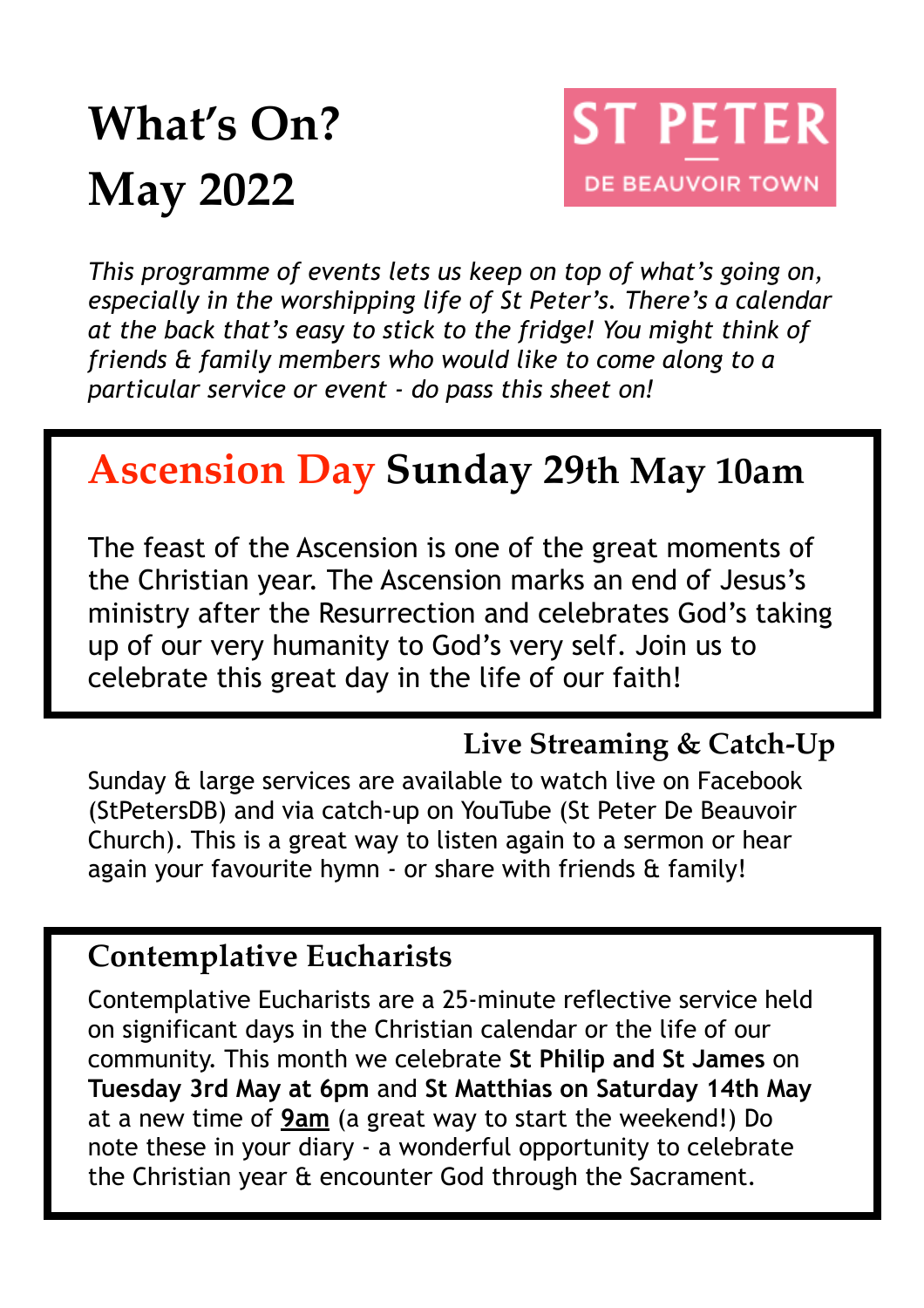#### *Priesthood for All Believers* **- Book Launch 1st May**

All are welcome to attend the launch of a book Fr Simon wrote before he joined us. Priesthood for All Believers explores the themes of vocation and ministry for all Christians, and reflects on what it means for Jesus to be priest and how live out vocation in our context today. There will be a **wine reception** in the crypt cafe at **Noon** before a **panel discussion 12.15 - 1pm** hosted by Sarah Dallas, and a range of guests (Dr Nick Shepherd, Church of England; Fr Jarel Robinson-Brown, St Botolph's and Dr Renie Choy, St Mellitus). All welcome!



**Stewardship -** *ways to give to support our mission.*  Like all churches, St Peter's finances have been impacted by the pandemic. We rely solely on income from donations & any income we can raise through letting out our spaces. Regular giving through standing order is best as we are best able to plan our budget. For more information on setting up a standing order or other ways to give to St Peters speak to Margaret, our Stewardship officer, or check out the 'Support Us' page on our website. Your generosity is hugely appreciated & every penny helps us serve our community!

## **E-news - sign up!**

**Our e-news is the best way to keep up to date with all that's going on in the life of St Peter's.** Sign up to our weekly email newsletter. Do this via our website or return this slip to Sarah Dallas or Fr Simon. Email address:

▢ **Please tick this box to confirm you wish to be contacted by St Peter's.**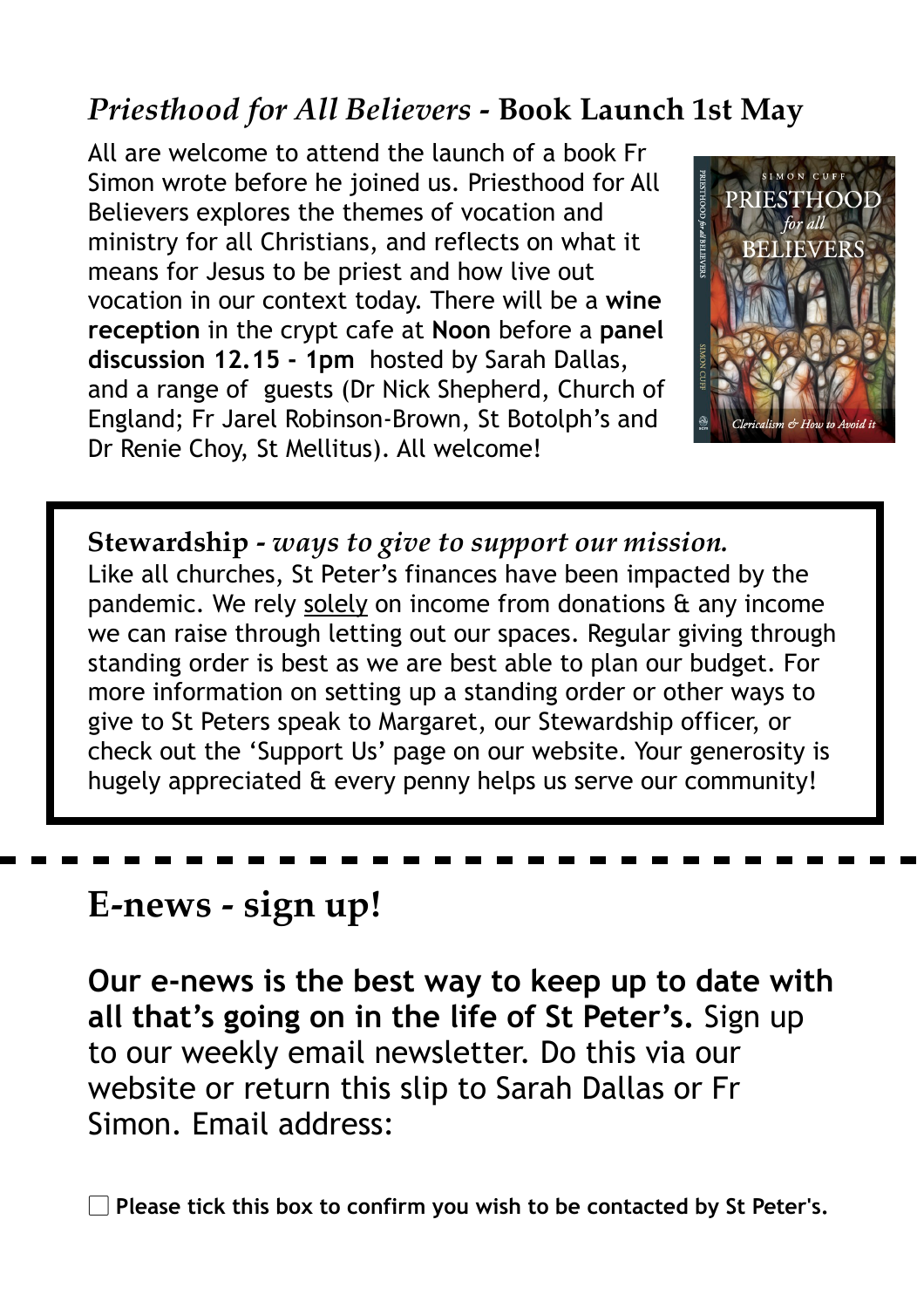#### *Ascension* - Malcolm Guite **Poem for the Month**

We saw his light break through the cloud of glory Whilst we were rooted still in time and place As earth became a part of Heaven's story And heaven opened to his human face. We saw him go and yet we were not parted He took us with him to the heart of things The heart that broke for all the broken-hearted Is whole and Heaven-centred now, and sings, Sings in the strength that rises out of weakness, Sings through the clouds that veil him from our sight, Whilst we our selves become his clouds of witness And sing the waning darkness into light, His light in us, and ours in him concealed, Which all creation waits to see revealed.

# **Annual Parochial Church Meeting 22nd May 1115**

The APCM is an important event in the life of any parish, made up of two meetings - one in which parishes choose churchwardens for the year, and one in which PCC members are chosen as trustees with the skills needed to ensure the operations of each church are carried out and the mission of each church thrives. Ours is on Sunday 22nd May at 1115am. All welcome!

#### **Thought for the Month**

"In Christ ascended into Heaven, the human being has entered into intimacy with God in a new and unheard-of way; humanity henceforth finds room in God for ever"

- *Joseph Ratzinger*